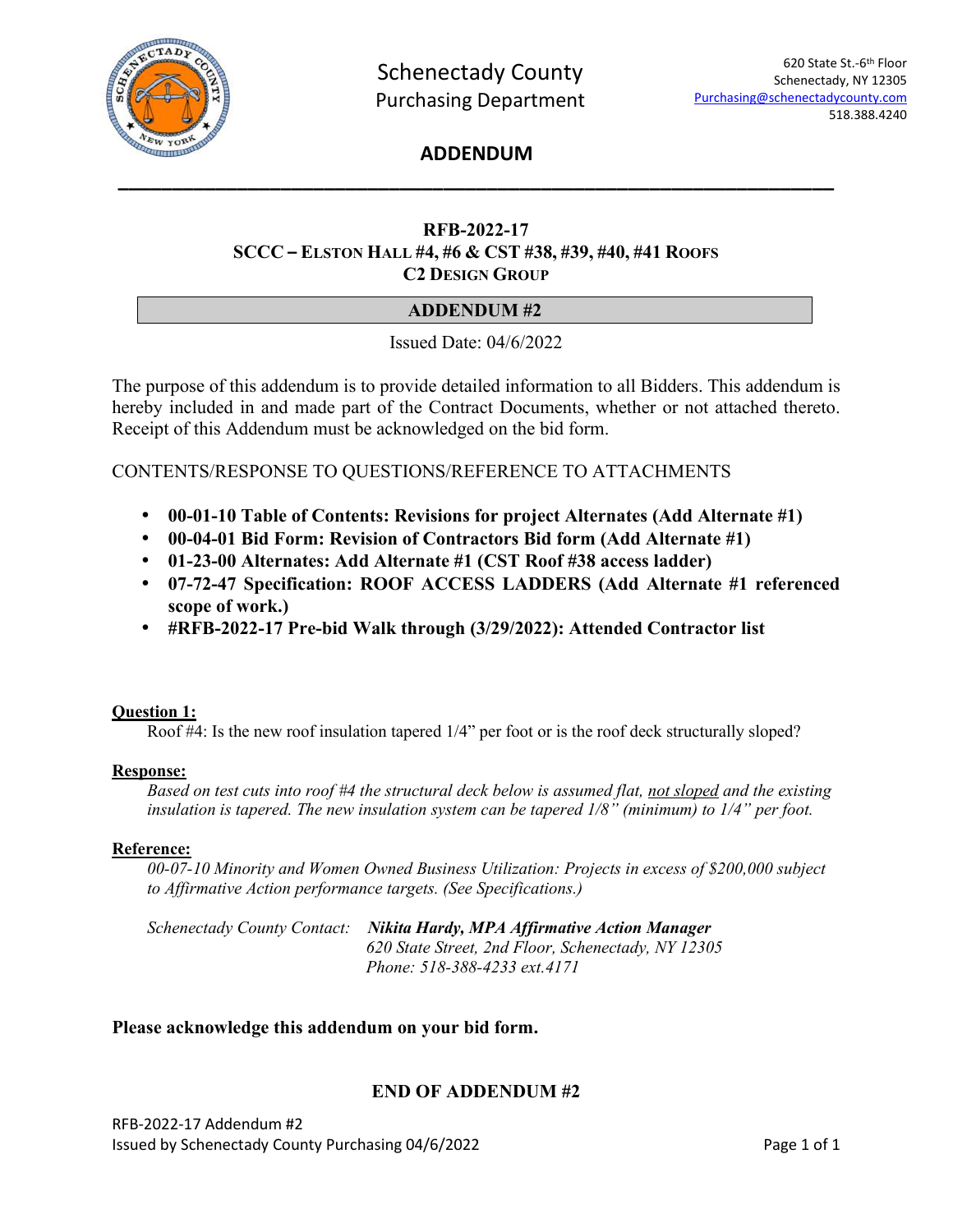

# **DIVISION 06 – WOOD, PLASTICS AND COMPOSITES**

06 10 53 Miscellaneous Rough Carpentry

# **Division 7 – THERMAL AND MOISTURE PROTECTION** 07 01 50.19 Preparation for Re-roofing

- Preparation for Re-roofing
- 07 01 50.74 Rehabilitation of Single Ply Roofing
- 07 52 16.13 SBS Modified Bituminous Membrane Roofing, Cold-Applied
- 07 62 00 Sheet Metal Flashing and Trim
- 07 71 00 Roof Specialties
- 07 72 46 Roof Walkways
- 07 72 47 Roof Access Ladders (Add Alternate #1)
- 07 92 00 Joint Sealants

# **LIST of DRAWING SHEETS**

# **General Drawings**<br> **G100** Cov

- Cover Sheet
- G101 General Notes

#### **Architectural Drawings**

| D <sub>100</sub>  | Roof Demolition Plan – Elston Hall (Roofs 4 and 6)        |
|-------------------|-----------------------------------------------------------|
| D <sub>10</sub> 1 | Roof Demolition Plan - CST Building (Deduct Alternate #1) |
| A100              | Elston Hall Roof Plan                                     |
| A101              | CST Roof Plan (Deduct Alternate #1)                       |
| A600              | Roof Details                                              |
| A601              | <b>Existing Photos</b>                                    |

# **Project Moisture survey Report**

Title Page Roof Diagnostic Survey for county of Schenectady: Schenectady Community College Sheet A Roof Sections & Moisture Survey Sheet B Roof Data Thermograms & Photos

#### **INFORMATION FOR REFERENCE ONLY, NOT FOR CONSTRUCTION or BID**

Report Asbestos Survey Report for limited Roof Sampling Roof #38 (PSI 9/30/2021) Report Asbestos Survey Report for limited Roof Sampling Roof #4,6,39,40 & 41 (PSI 10/26/2021)

# **END OF SECTION 00 01 10**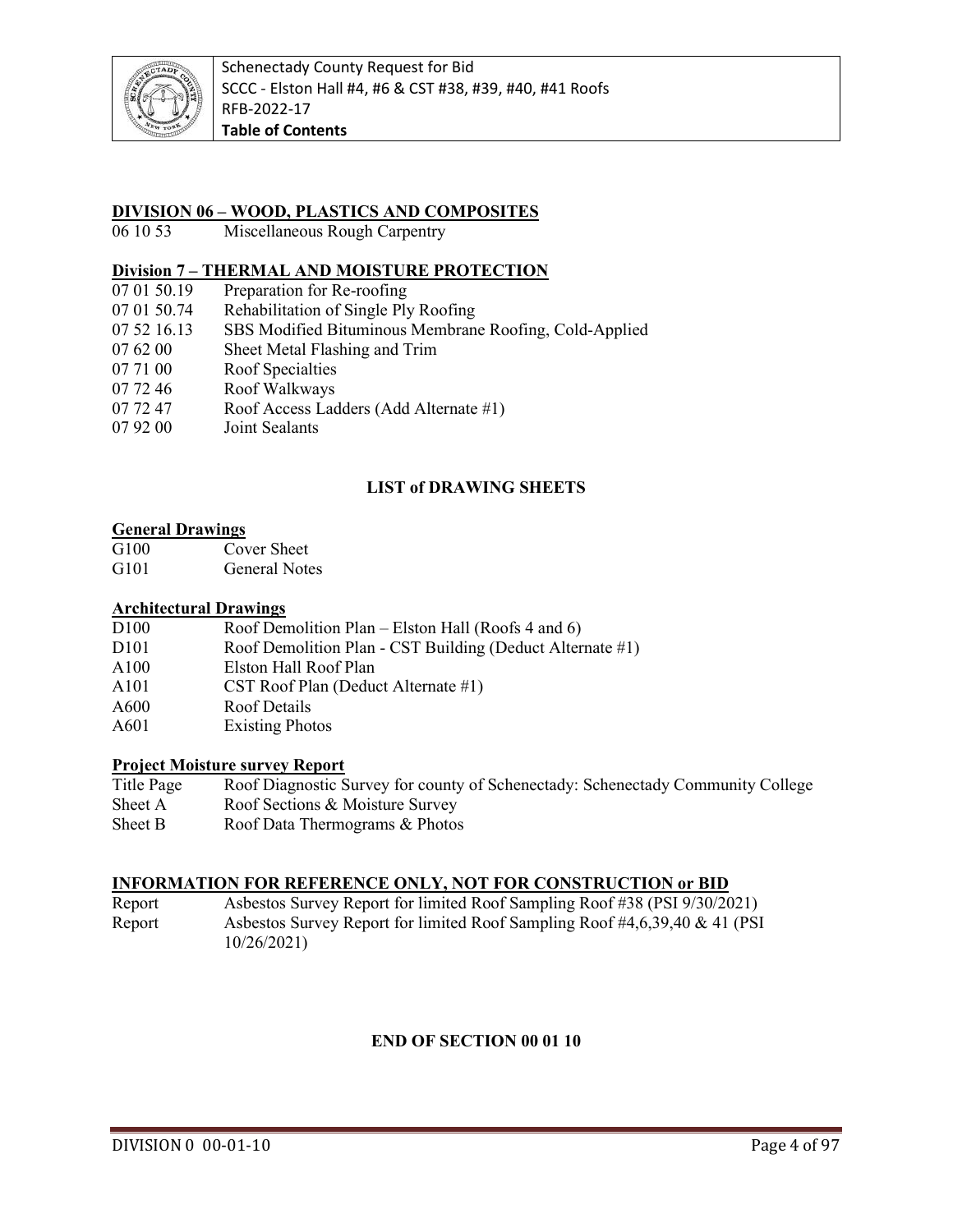

Schenectady County Request for Bid SCCC - Elston Hall #4, #6 & CST #38, #39, #40, #41 Roofs RFB-2022-17 Bid Form: Contractor Bidder Name/Stamp:

| Addendum # | Date |
|------------|------|
|            |      |
|            |      |
|            |      |

# SCCC - ELSTON HALL #4, #6 & CST #38, #39, #40, #41 ROOFS: GENERAL CONSTRUCTION

 $\frac{1}{2}$ 

BASE BID TOTAL

# (TOTAL WRITTEN AMOUNT)

Deduct Alternate: #1

Provide deduct costs from Base Bid associated to new and restoration work for CST Roofs #38, #39, #40, & #41. Include all Labor and Materials. See contract documents D101 and A101 for scope of work and detailed information.

 $\zeta$ 

DEDUCT ALTERNATE: #1

(Deduct Alternate: #1 WRITTEN AMOUNT)

Add Alternate: #1

Provide new FRP Roof Access Ladder and Ladder cage for CST Roof #38, located at Stair landing below roof #38 existing access hatch. Include all costs for removal of existing ladder and installation of new. See Specification section 077247 for detailed requirements. The new ladder dimensions are 18" (wide) x approximately 12'+/-(high) with cage starting 7' above stair landing floor level.

 $\sharp$ 

ADD ALTERNATE: #1

(Add Alternate: #1 WRITTEN AMOUNT)

DIVISION 0 00-04-01 Page 58 of 97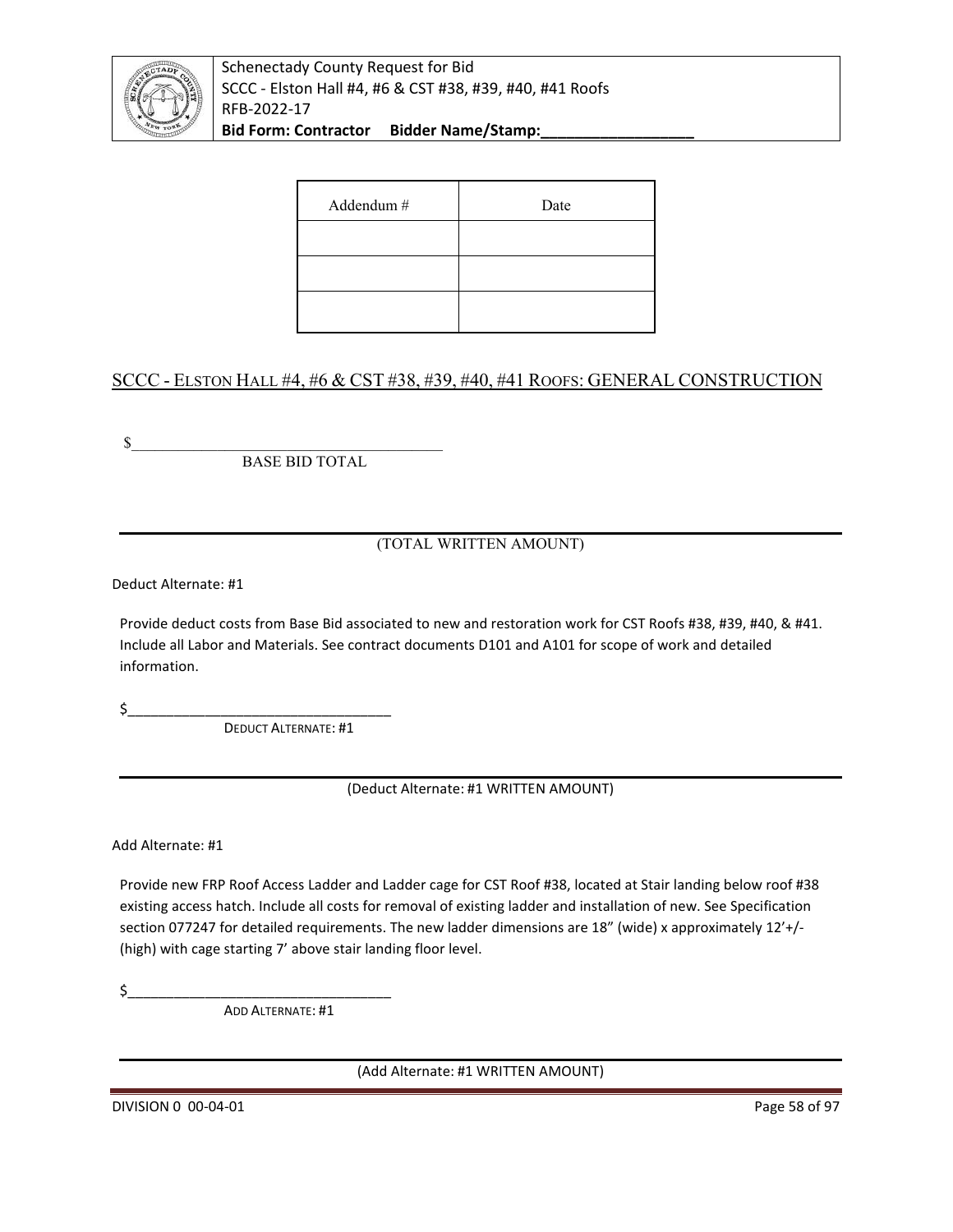

Unit pricing:

Unit price per panel of FRP roof walkway (Yellow) with slip-resistant surface. Provide all rubber feet, panel connectors and other accessories and components required for complete installation of one (4'x8'x 1" thick) panel. See roof walk specification. (\$ per (1) panel) \$

The following documents are attached to and made a part of this bid:

- a) Certified Copy of Resolution of Board of Directors
- b) Non-Collusion Bid Certification
- c) Iranian Divestment Form
- d) Disclosure of Prior Non-Responsibility Determinations
- e) Certification for the Prevention of Sexual Harassment
- f) Subcontractors Listing
- g) Bidder's Qualifications
- h) Apprenticeship Form (if required)
- i) MWBE Documents (if required)
- j) Bid Bond
- k) W-9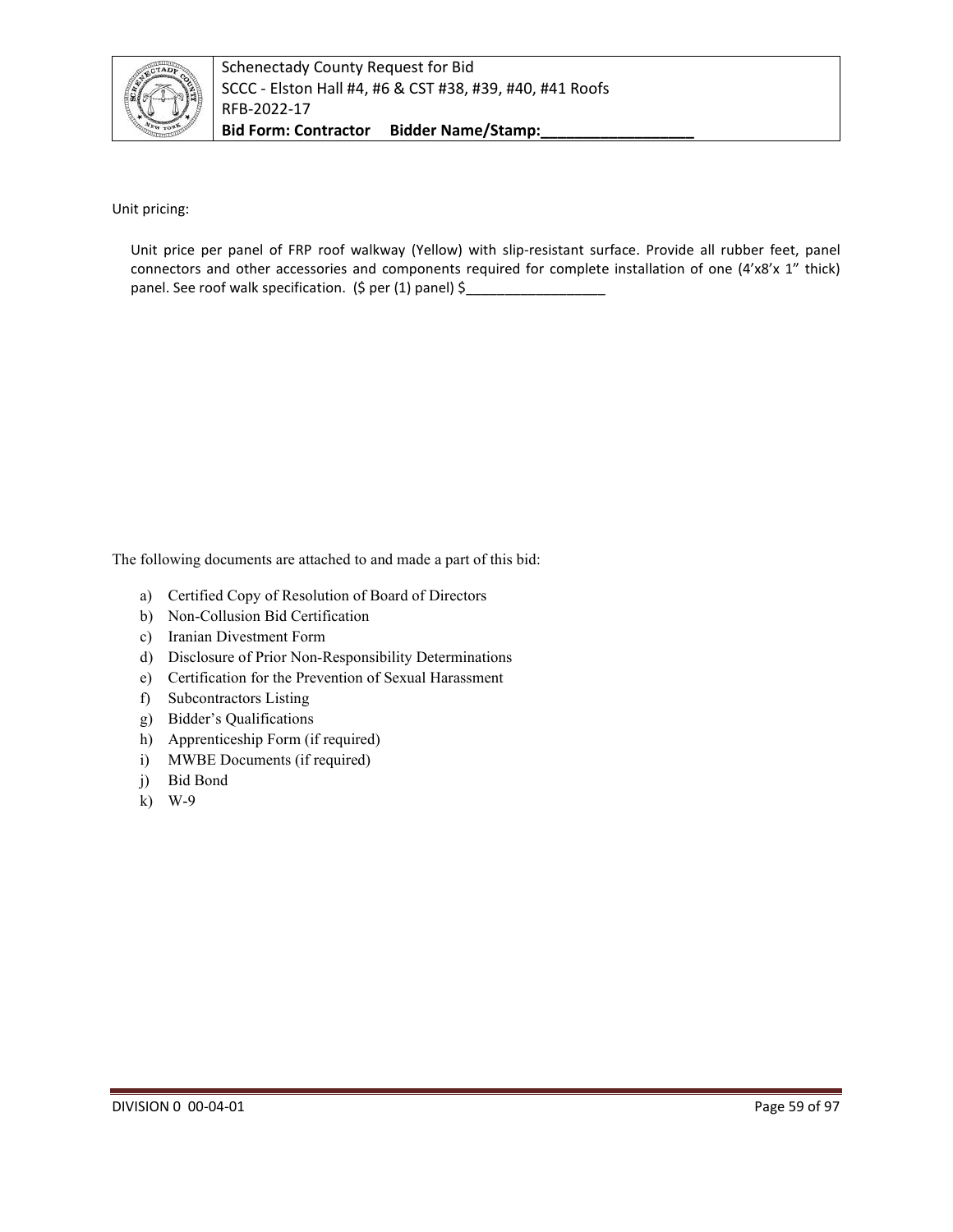#### ALTERNATES

#### SECTION 01 23 00

#### PART 1 - GENERAL

#### 1.1 RELATED DOCUMENTS

A. Drawings and general provisions of the Contract, including General and Supplementary Conditions and other Division 01 Specification Sections, apply to this Section.

#### 1.2 SUMMARY

A. Section includes administrative and procedural requirements for alternates.

#### 1.3 DEFINITIONS

- A. Alternate: An amount proposed by bidders and stated on the Bid Form for certain work defined in the bidding requirements that may be added to or deducted from the base bid amount if Owner decides to accept a corresponding change either in the amount of construction to be completed or in the products, materials, equipment, systems, or installation methods described in the Contract Documents.
	- 1. Alternates described in this Section are part of the Work only if enumerated in the Agreement.
	- 2. The cost or credit for each alternate is the net addition to or deduction from the Contract Sum to incorporate alternate into the Work. No other adjustments are made to the Contract Sum.

#### 1.4 PROCEDURES

- A. Coordination: Revise or adjust affected adjacent work as necessary to completely integrate work of the alternate into Project.
	- 1. Include as part of each alternate, miscellaneous devices, accessory objects, and similar items incidental to or required for a complete installation whether or not indicated as part of alternate.
- B. Notification: Immediately following award of the Contract, notify each party involved, in writing, of the status of each alternate. Indicate if alternates have been accepted, rejected, or deferred for later consideration. Include a complete description of negotiated revisions to alternates.
- C. Execute accepted alternates under the same conditions as other work of the Contract.
- D. Schedule: A schedule of alternates is included at the end of this Section. Specification Sections referenced in schedule contain requirements for materials necessary to achieve the work described under each alternate.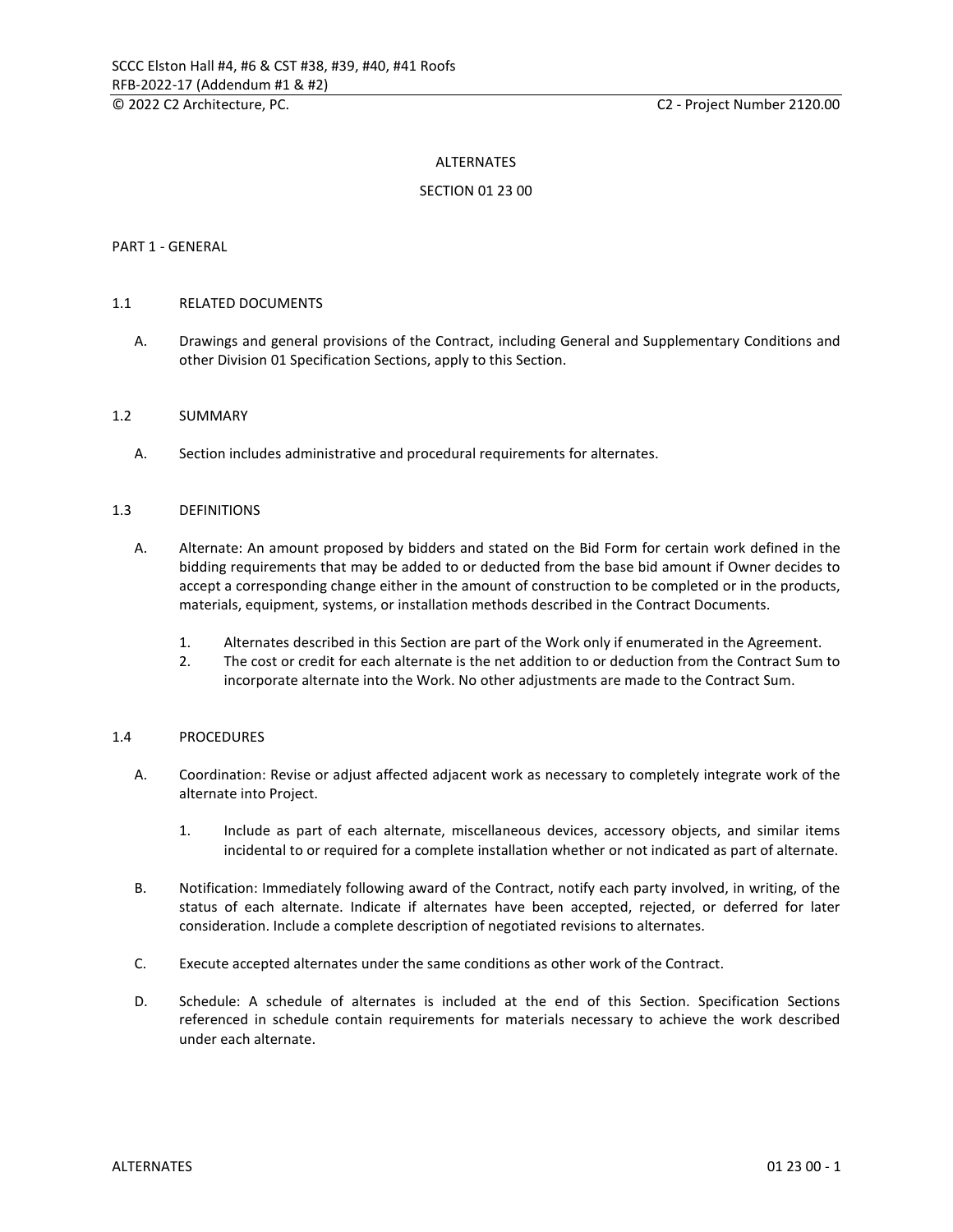PART 2 - PRODUCTS (Not Used)

#### PART 3 - EXECUTION

#### 3.1 SCHEDULE OF ALTERNATES

| <b>Deduct</b> Alternate #1: | New and restoration work for CST Roofs #38, #39, #40, & #41.                                                                                                                                                                                                                   |  |  |
|-----------------------------|--------------------------------------------------------------------------------------------------------------------------------------------------------------------------------------------------------------------------------------------------------------------------------|--|--|
|                             | Provide deduct costs from Base Bid associated to new and restoration work<br>for CST Roofs #38, #39, #40, & #41. Include all Labor and Materials. See con-<br>tract documents D101 and A101 for scope of work and detailed information.                                        |  |  |
| <b>Add</b> Alternate #1:    | New FRP Roof Access Ladder and Ladder cage for CST Roof #38, located at<br>Stair landing below roof #38 existing access hatch.                                                                                                                                                 |  |  |
|                             | Provide all costs for removal of existing ladder and installation of new. See<br>Specification section 077247 for detailed requirements. The new ladder di-<br>mensions are 18" (wide) x approximately $12'+$ (high) with cage starting 7'<br>above stair landing floor level. |  |  |

END OF SECTION 01 23 00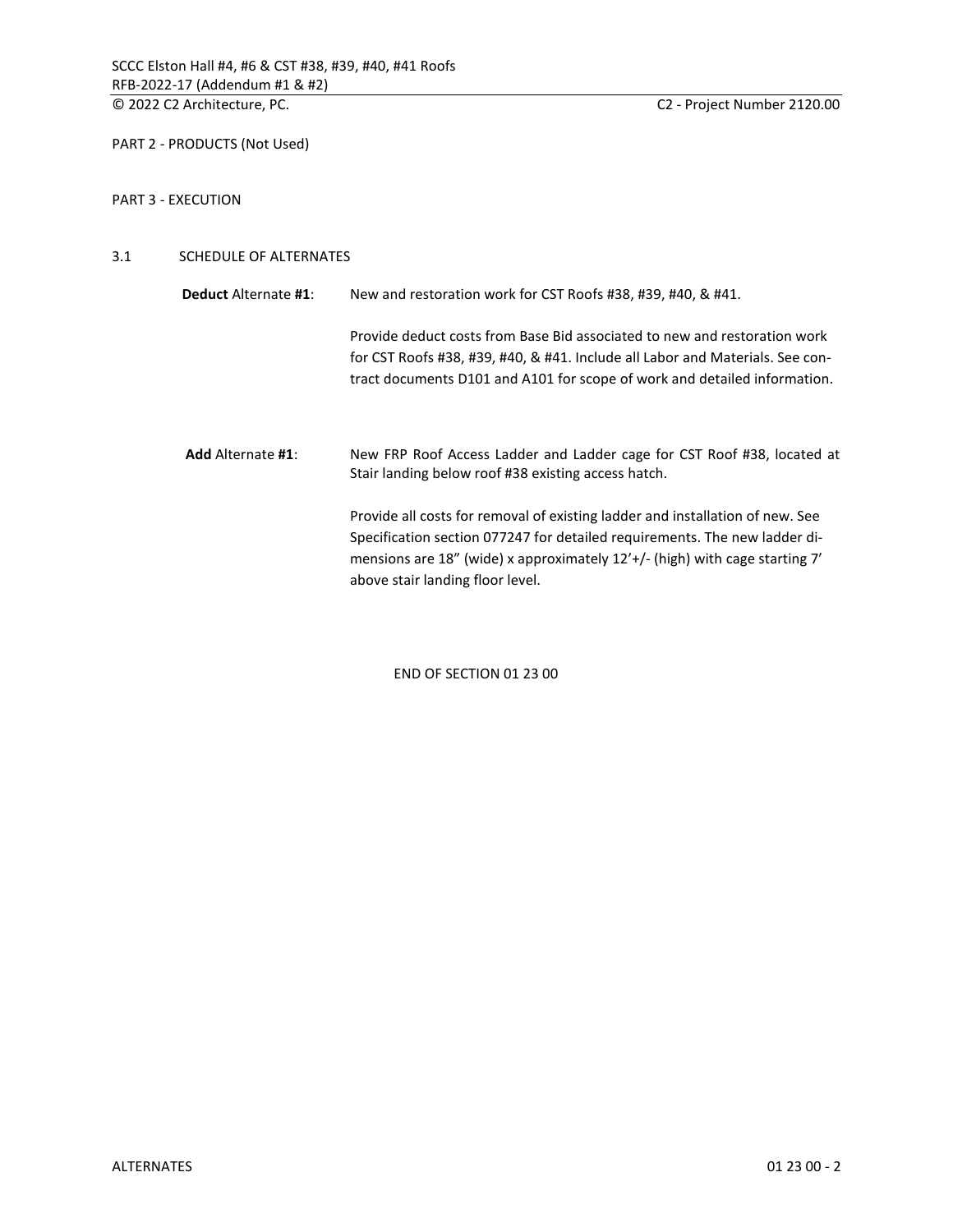# SECTION 077247 - ROOF ACCESS LADDERS

#### PART 1 - GENERAL

#### 1.1 SUMMARY

- A. Section Includes:
	- 1. Fiberglass-reinforced plastic (FRP) ladders.
	- 2. Ladder cages.

#### 1.2 COORDINATION

A. Coordinate installation of roof access ladders and related components that are anchored to or that receive other work. Furnish setting drawings, templates, and directions for installing anchorages, including sleeves, concrete inserts, anchor bolts, and items with integral anchors, that are to be embedded in concrete or masonry. Deliver such items to Project site in time for installation.

#### 1.3 ACTION SUBMITTALS

- A. Product Data: For the following:
	- 1. FRP ladders and ladder cages.
- B. Shop Drawings: Show fabrication and installation details. Include plans, elevations, sections, and details of metal fabrications and their connections. Show anchorage and accessory items. Provide Shop Drawings for the following:
	- 1. FRP ladders and ladder cages.
- C. Delegated-Design Submittal: For ladder assemblies and ladder attachment anchors, including analysis data signed and sealed by the qualified professional engineer responsible for their preparation.

#### 1.4 CLOSEOUT SUBMITTALS

- A. Furnish operation and maintenance data for ladder safety accessories.
- B. Deliver attachment devices to Owner.
- 1.5 PROJECT / FIELD CONDITIONS
	- A. Field Measurements: Verify actual locations of walls, floor slabs, decks, and other construction contiguous with ladder assemblies by field measurements before fabrication.

077247 - Page 1 of 4 ROOF ACCESS LADDERS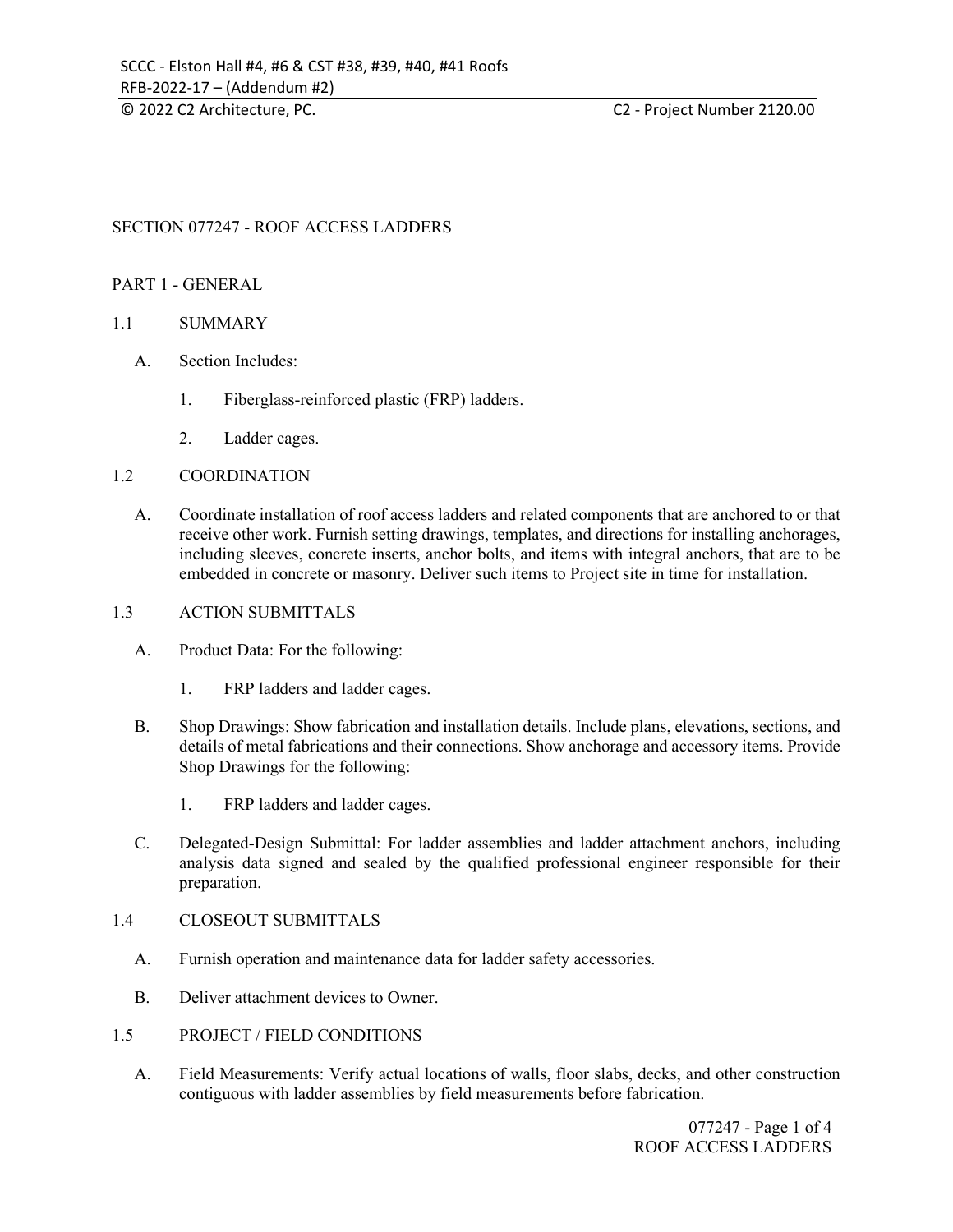#### © 2022 C2 Architecture, PC. C2 - Project Number 2120.00

### PART 2 - PRODUCTS

#### 2.1 PERFORMANCE REQUIREMENTS

- A. Delegated Design: Engage a qualified professional engineer to design attachment anchors for ladder assemblies.
- B. Structural Performance of FRP Ladders: Ladders shall withstand the effects of loads and stresses within limits and under conditions specified in ANSI A14.3 and OSHA CFR 1910.23.
- C. Thermal Movements: Allow for thermal movements from ambient and surface temperature changes acting on exterior ladder assemblies by preventing buckling, opening of joints, overstressing of components, failure of connections, and other detrimental effects.
	- 1. Temperature Change: 120 deg F (67 deg C), ambient; 180 deg F (100 deg C), material surfaces.

#### 2.2 FASTENERS

- A. General: Unless otherwise indicated, provide Type 316 stainless steel fasteners for exterior use. Select fasteners for type, grade, and class required.
	- 1. Provide stainless steel fasteners for fastening ladders and ladder cages.
- B. Stainless Steel Bolts and Nuts: Regular hexagon-head annealed stainless steel bolts, ASTM F593/F593M; with hex nuts, ASTM F594/F594M; ; and, where indicated, flat washers; Alloy Group 2 (A2).
- C. Anchors, General: Capable of sustaining, without failure, a load equal to six times the load imposed when installed in unit masonry and four times the load imposed when installed in concrete, as determined by testing in accordance with ASTM E488/E488M, conducted by a qualified independent testing agency.
- D. Post-Installed Anchors: Torque-controlled expansion anchors or chemical anchors.
	- 1. Material for Exterior Locations and Where Stainless Steel Is Indicated: Alloy Group 2 (A2) stainless steel bolts, ASTM F593/F738M, and nuts, ASTM F594/F836M.

### 2.3 FABRICATION, GENERAL

- A. Shop Assembly: Preassemble items in the shop to greatest extent possible. Disassemble units only as necessary for shipping and handling limitations. Use connections that maintain structural value of joined pieces. Clearly mark units for reassembly and coordinated installation.
- B. Provide for anchorage of type indicated; coordinate with supporting structure. Space anchoring devices to secure metal fabrications rigidly in place and to support indicated loads.

077247 - Page 2 of 4 ROOF ACCESS LADDERS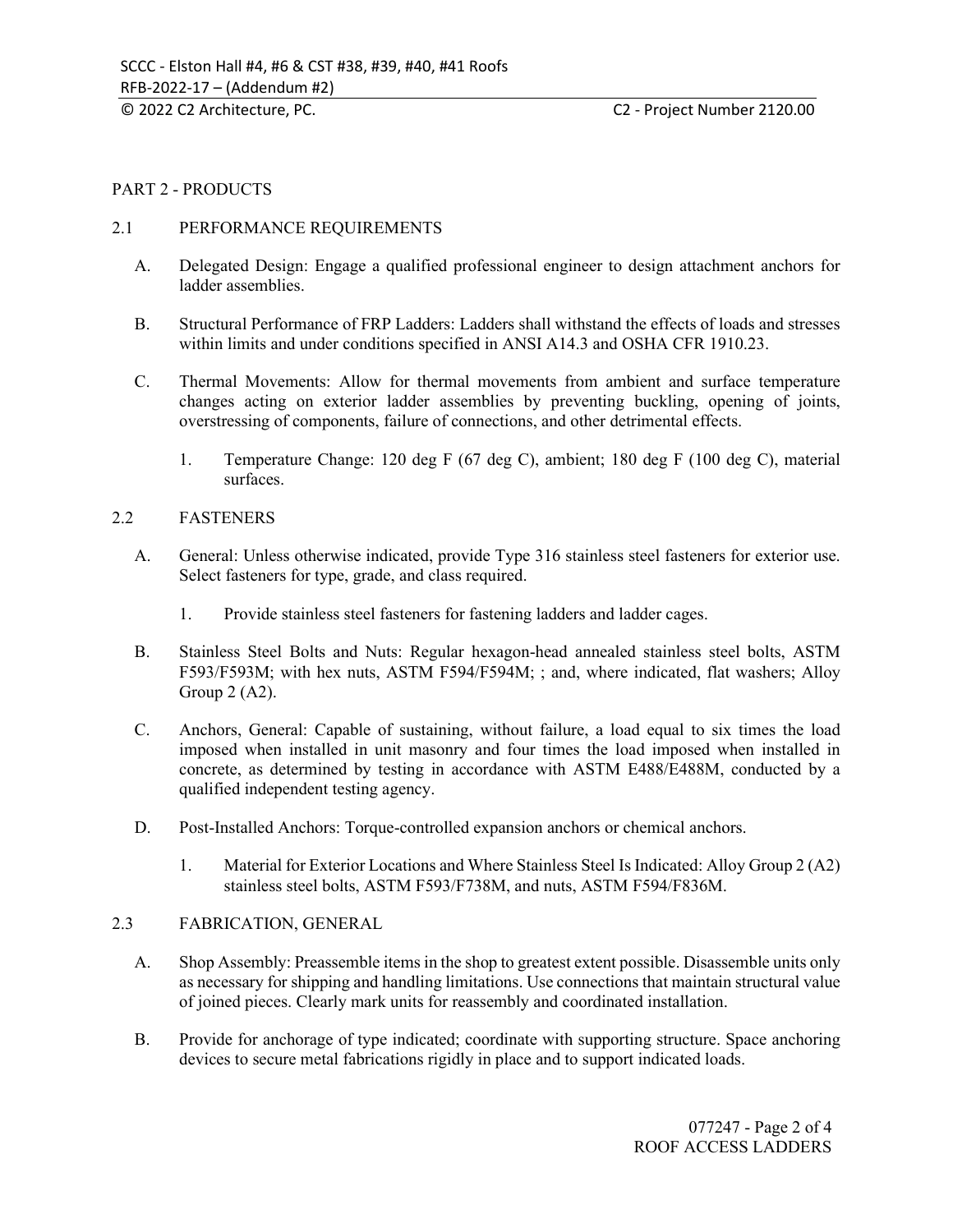#### © 2022 C2 Architecture, PC. C2 - Project Number 2120.00

# 2.4 FRP LADDERS

- A. General:
	- 1. Fabricate ladders to comply with ANSI A14.3 and OSHA CFR 1910.23. Assemble with stainless steel fasteners.
	- 2. Color: Yellow for primary FRP components. Manufacturer's standard for hardware and accessories.
- B. FRP Ladders:
	- 1. Basis of Design Product: Subject to requirements, provide Fibergrate Composite Structures Inc., Dynarail.
	- 2. Space siderails 18 inches (457 mm) apart.
	- 3. Siderails: Continuous, pultruded FRP 1-3/4 inch (45 mm) square tubes, 0.25 inch (6 mm).
	- 4. Rungs: Pultruded FRP 1-1/4 inch (32 mm) diameter, with continuously fluted non-slip surface.
	- 5. Fit rungs in centerline of siderails. Fasten rungs to siderails with stainless steel fasteners and chemically bond.

# 2.5 LADDER CAGES

- A. General:
	- 1. Fabricate ladder cages to comply with ANSI A14.3. Assemble with stainless steel fasteners.
	- 2. Provide primary hoops at tops and bottoms of cages and spaced not more than 20 feet (6 m) o.c. Provide secondary intermediate hoops spaced not more than 48 inches (1200 mm) o.c. between primary hoops.
	- 3. Fasten assembled safety cage to ladder rails and adjacent construction with stainless steel fasteners.
- B. FRP Ladder Cages:
	- 1. Hoops: 3 by 1/4-inch (76 by 6-mm) molded flat shapes.
	- 2. Vertical Bars: 1-1/2 by 5/8-inch (38 by 16-mm) pultruded I-beam shapes.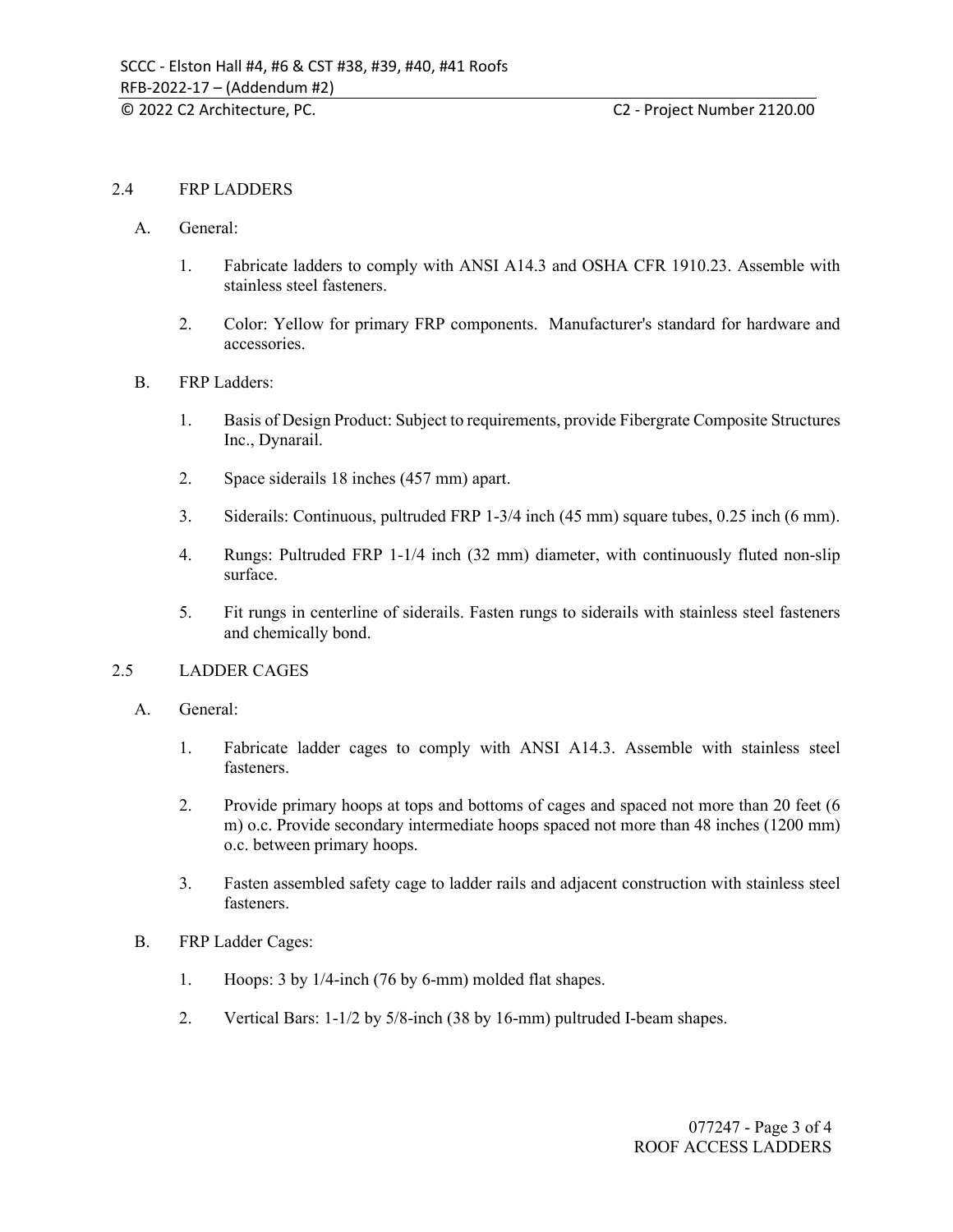#### © 2022 C2 Architecture, PC. C2 - Project Number 2120.00

# 2.6 LADDER SAFETY ACCESSORIES

#### PART 3 - EXECUTION

# 3.1 INSTALLATION, GENERAL

- A. Fitting, and Placement: Perform fitting required for installing FRP fabrications. Set FRP fabrications accurately in location, alignment, and elevation; with edges and surfaces level, plumb, true, and free of rack; and measured from established lines and levels.
- B. Fastening to In-Place Construction: Provide anchorage devices and fasteners where FRP fabrications are required to be fastened to in-place construction. Provide threaded fasteners for use with concrete and masonry inserts, toggle bolts, through bolts, lag screws, wood screws, and other connectors.
- C. Install ladder safety accessories in conformance with manufacturer's instructions and to assure safe operation of safety components in accordance with governing regulations and authorities having jurisdiction.
	- 1. Verify operation of installed safety devices.
	- 2. Upon request of the Owner, arrange for a qualified person, authorized by the manufacturer, to provide demonstration and instruction to the Owner for the proper use, operation and maintenance of safety devices.

END OF SECTION 077247